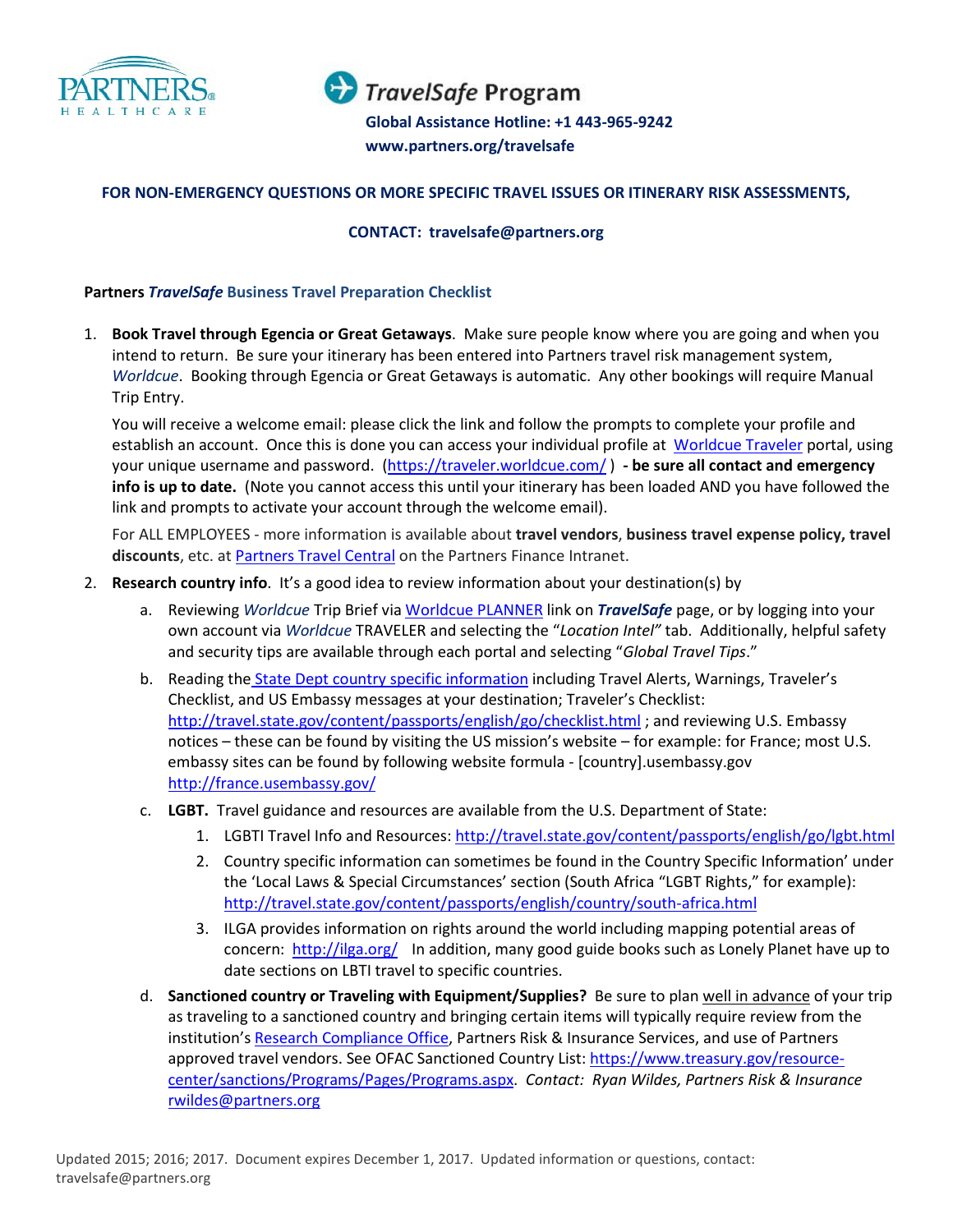

# TravelSafe Program

**Global Assistance Hotline +1 443-965-9242 Global Assistance Hotline: +1 443-965-9242 [www.partners.org/travelsafe](http://www.partners.org/travelsafe)  www.partners.org/travelsafe**

- 3. **Plan. Partners** *TravelSafe* **Global Assistance Hotline number: +1 443-965-9242**. **Carry the number with you**  and if you need assistance or if in doubt, call! The Partners *TravelSafe* Program is supported by a premier travel risk management company called iJET that provides a 24/7 call center and access to iJET's web-based travel risk management platform, *Worldcue*. *TravelSafe* is backstopped by Partners-wide insurance policies and response services such as emergency medical evacuation, and security assistance.
	- a. Think through what you will do if something happens (major crime, natural disaster, serious illness or injury) – like calling *TravelSafe* and having a written emergency plan (1 or 2 pages) with insurance information and contact details for you and your family members is indispensible in the event of an emergency. Make copies, include itinerary, and give to key people.
- 4. **Communications and Information Security.** Taking mobile device(s) with you? Be sure your devices are encrypted, back up important information, and know how to access email remotely. Contact IS Service Desk in advance of trip[: https://partnershealthcare.service-now.com/phsess/main.do](https://partnershealthcare.service-now.com/phsess/main.do) . From a safety and security perspective, it is best to travel abroad with international calling capability. There are affordable and easy ways to manage plans and costs and turn international plans off and on at will through your provider. All major providers (AT&T, Verizon, etc.) and especially T-mobile and Sprint now have very reasonable and traveler friendly international plans. It is possible to manage cellular data and Wi-Fi so as to limit international roaming and use free Wi-Fi to download data. To access your partners email account, one of the following is required:
	- a. Register your cell phone and activate international roaming for US phones to receive the unique access code, and/or,
	- b. Through [IS Service Desk](https://partnershealthcare.service-now.com/phsess/main.do) Request an RSA SecurID software token app (downloads to either your laptop or mobile phone) in order to use VPN to work remotely.
- 5. **Passport & visa check**. Is your passport book valid and with sufficient number of pages? Will you need an **entry visa**(s) to enter the country or countries you intend to visit? Check the US Department of State's [Country](http://travel.state.gov/content/passports/english/country.html)  [Specific Information](http://travel.state.gov/content/passports/english/country.html) to see whether or not a visa is required. Make photocopies and include with your plan in #3 above. Consider US Customs & Border Protection, Mobile Passport Control and App:
	- i. <https://www.cbp.gov/travel/us-citizens/mobile-passport-control>
	- ii. <http://www.mobilepassport.us/>
- 6. **Travel Medicine Clinic:** Visit a Travel Medicine Clinic (Not primary care doc although that may also be necessary depending on personal circumstances). You should visit a health care provider ideally 4 – 6 weeks before your trip. Even if you are leaving soon, a visit to your health care provider is still useful.
	- b. MGH Traveler's Advice and Immunization Clinic has developed the **Travelers' Rapid Health Information Portal (TRhIP)** with support from the Centers For Disease Control that provides travelers with a quick report on what vaccines or medications are required for your trip: Traveler's Rapid Health Information [Portal](http://gten.travel/trhip/)
	- c. **MGH Travelers' Advice & Immunization Center**: [http://www2.massgeneral.org/id/clinical\\_practice/travel\\_advice/](http://www2.massgeneral.org/id/clinical_practice/travel_advice/)
	- d. **BWH Global Health & Travel Clinic:** [http://www.brighamandwomens.org/Departments\\_and\\_Services/medicine/services/infectiousdisease/t](http://www.brighamandwomens.org/Departments_and_Services/medicine/services/infectiousdisease/travel.aspx) [ravel.aspx](http://www.brighamandwomens.org/Departments_and_Services/medicine/services/infectiousdisease/travel.aspx)
	- e. **See CDC Traveler's Health/Destinations:** <http://wwwnc.cdc.gov/travel/destinations/list>
	- f. Traveling with medications? Be sure to visit the [Travel Medicine and Health page](https://sharepoint.partners.org/phs/travel/SitePages/Travel%20Medicine%20and%20Health.aspx) on the Partners *TravelSafe* > Travel > Travel Medicine and Health SharePoint site.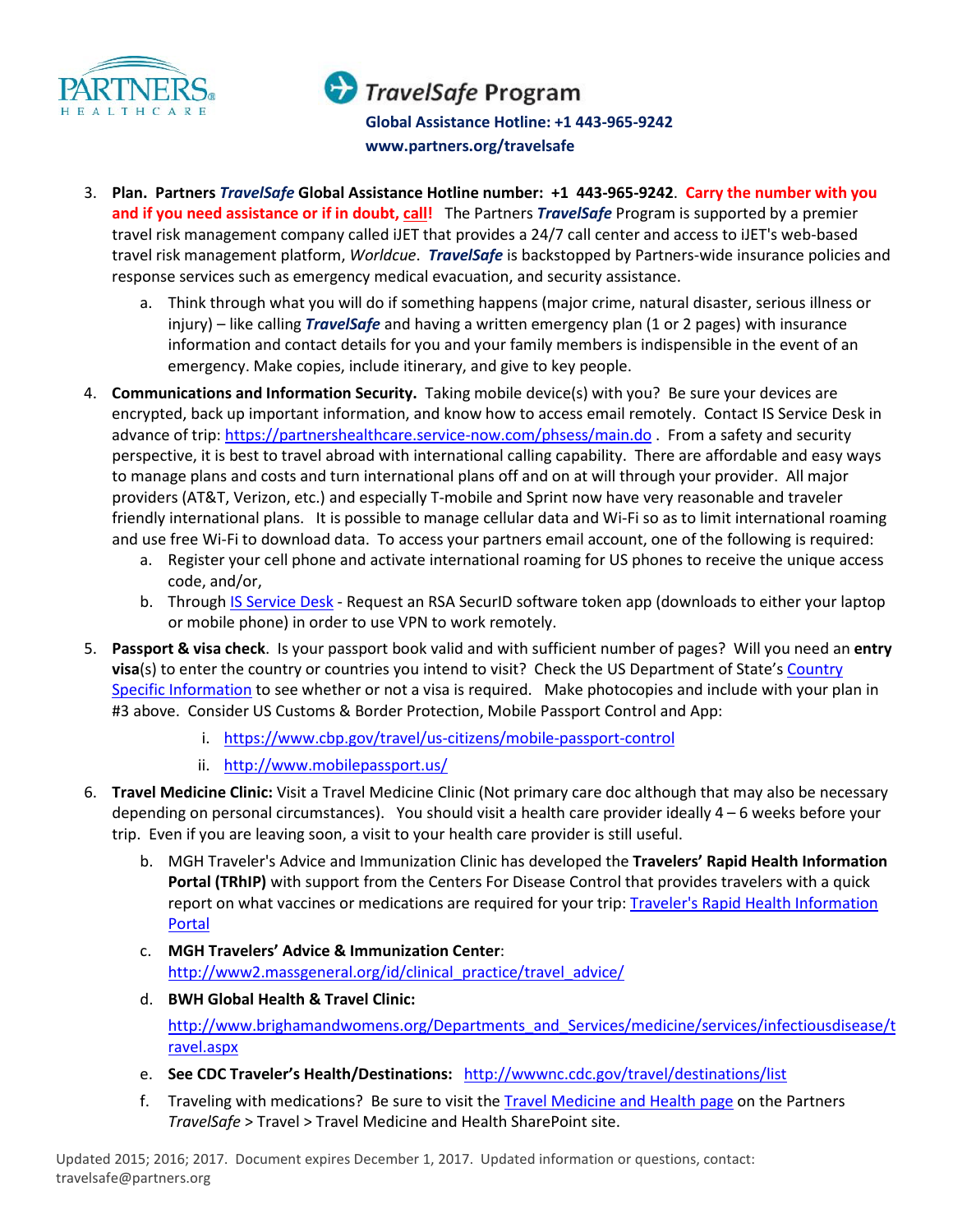

# TravelSafe Program

**Global Assistance Hotline +1 443-965-9242 Global Assistance Hotline: +1 443-965-9242 [www.partners.org/travelsafe](http://www.partners.org/travelsafe)  www.partners.org/travelsafe**

- 7. **Health Insurance.** Confirm that your health insurance covers worldwide claims by calling the customer service # on your card. If you request it, they should issue you a letter confirming coverage and explaining claims process. Partners and its BCBS coverage has worldwide claims coverage. Find out more at: [https://bcbsglobalcore.com](https://bcbsglobalcore.com/)
	- a. There is also a mobile app for both Apple and Android devices: [https://bcbsglobalcore.com/Home/MobileApp/.](https://bcbsglobalcore.com/Home/MobileApp/) Same thing: Enter the first three letters of the ID number on your BCBS card. The app will provide information on networked medical providers in the country you select.
- 8. **Travel Medical Insurance.** For business approved travel, medical assistance and evacuation services are covered through *TravelSafe* – see above. Partners insurance does not cover travel of a personal nature (e.g. vacation) and so travelers should carefully consider obtaining coverage to meet their specific individual and trip needs. For more specific questions or information, *Contact: Ryan Wildes, Partners Risk & Insurance Services* [rwildes@partners.org](mailto:rwildes@partners.org)
- 9. **Register with Smart Traveler Enrollment Program - STEP.** Be sure to register with the US State Department thru STEP: <http://travel.state.gov/content/passports/english/go/step.html>
	- i. Consider US Department of State, Smart Traveler app
		- 1. For Apple IOS:<https://itunes.apple.com/us/app/smart-traveler/id442693988?mt=8>
		- 2. For Android: <https://play.google.com/store/apps/details?id=gov.state.apps.smarttraveler&hl=en>
- 10. **Pack wisely**. Less is often more. Consider some specialty equipment such as personal alarm, collapsible water bottle, door stopper, N95 mask, etc. Use a money belt to secure your money and passport. Create a fake wallet and or carry 'bait' money.
	- a. FlareSafe: <http://flarebrands.com/>can be bought at <http://www.walkabouttravelgear.com/>
- 11. **Take responsibility for your safety and security**. Your decisions, actions and choices have a direct impact on your safety and security. You are the most important person when it comes to your safety and security. Remember *[situational awareness.](http://www.stratfor.com/weekly/practical-guide-situational-awareness)* Consider the risks of traveling solo: Loners get victimized and so it often takes more work and planning to stay safe.
- 12. **Train & Educate.** Depending on location and duration of your trip, health, safety and security training is always a good idea, both for yourself and any travelers you manager.
	- a. *Introduction to Personal International Health, Safety, & Security* is offered monthly. See IHSS site for [more info.](https://sharepoint.partners.org/phs/travel/TravelSafe/SitePages/IHSS.aspx) *Contact: Ryan Wildes, Partners Risk & Insurance* [rwildes@partners.org](mailto:rwildes@partners.org)
	- b. **US Department of State, Overseas Crisis Readiness Program**
		- <http://www.state.gov/m/fsi/tc/ocr/>
	- **c. DisasterReady.org website:** <http://www.disasterready.org/> **-** free but registration required. Excellent site for on-line, self-directed training programs, including:
		- 1. **Save the Children** *Personal Safety and Security E-course*
		- 2. **United Nations two core safety and security courses:** *Basic Security In The Field (BSITF)* **and**  *Advanced Security In The Field (ASITF). Note: both available through disasterready or through UN Dept of Safety & Security –* free, register at: <https://training.dss.un.org/courses/login/index.php> )